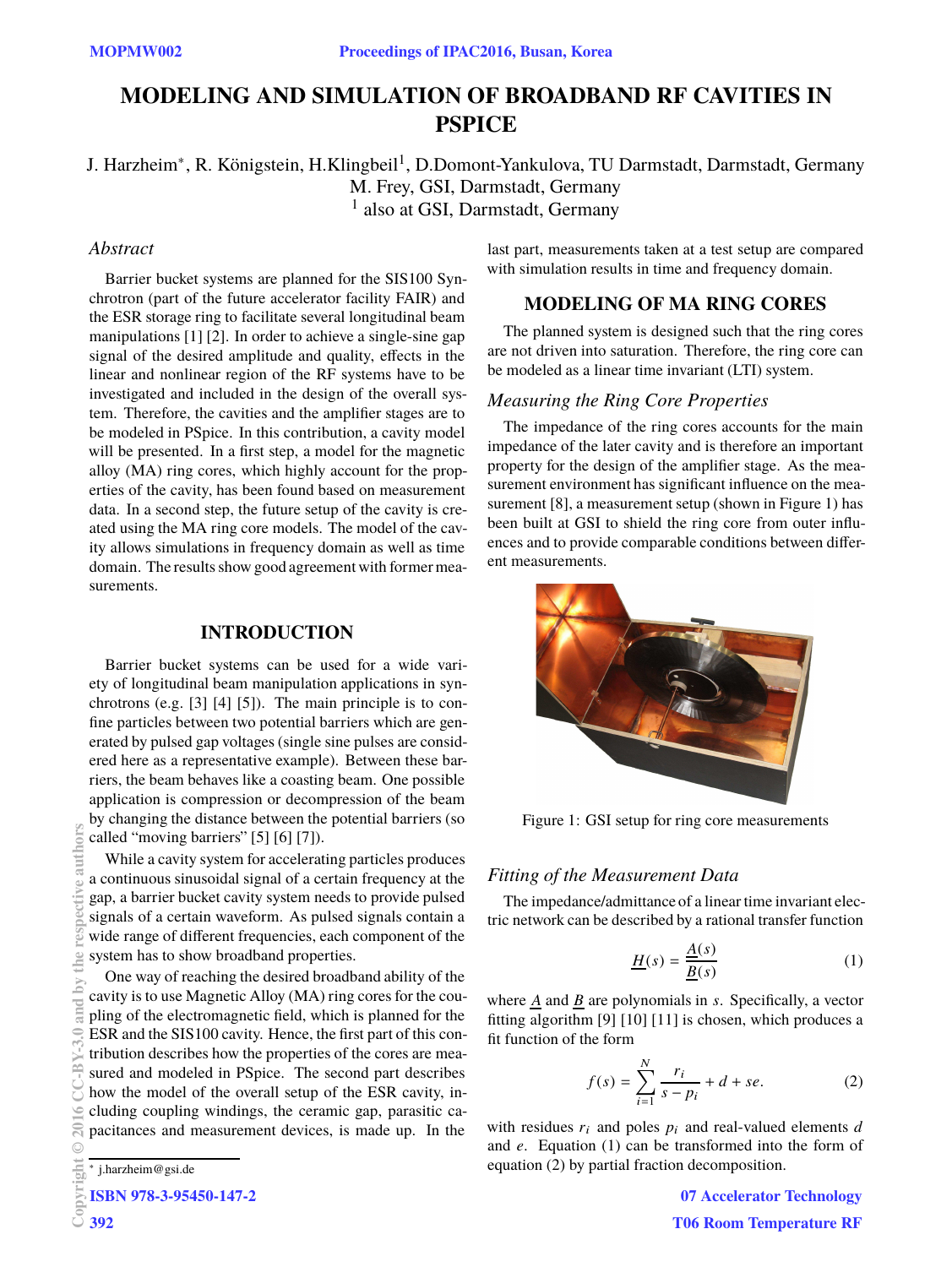#### *Finding an RLC Circuit for the Ring Core*

Once a fitting function of the form (2) is found, an equivalent circuit can be built [12]. As the fit represents an admittance, the different summands will be represented by parallel branches. Figure 2 shows the resulting circuit of the fit.



Simple poles Complex pole pairs

Figure 2: RLC equivalent circuit for the fit function

The admittance of this circuit can be described by

$$
Y(s) = \sum_{i=1}^{N} \frac{\frac{1}{L_i}}{s + \frac{R_i}{L_i}} + \frac{1}{R} + sC
$$
 (3)

which has the same form as  $(2)$ .  $R_i$ ,  $L_i$ ,  $R$  and  $C$  are the lumped elements shown in Figure 2. Thus, the numerical values of the circuit elements can directly be extracted from the fit function<sup>1</sup>. This equivalent circuit will represent the ring core in further PSpice simulations. Figure 3 shows the measured admittance and the fit. For the specific ring core considered here (Hitachi FT-3M [13] [14]), the deviation of the imaginary part at high frequencies results in a phase deviation of 12° at 30 MHz, while the amplitude differs by less than five percent.



Figure 3: Comparison of measurement and fit function for the admittance of one ring core

# **FULL MODEL OF THE ESR BARRIER BUCKET CAVITY**

The final cavity will consist of two halves of four ring cores each as shown in Figure 4. Via these cores connected

07 Accelerator Technology

T06 Room Temperature RF

in parallel, the desired voltage will be induced to the two gaps.

In the PSpice model, the coupling of the signal to the beam pipe via the ring cores is realised by a parallel circuit of the ring core models and ideal couplers. As the distance between the windings and the grounded housing of the cavity is comparatively big, the main part of the stray capacity between the winding and ground is located at the feedthrough at the coupling input. Therefore, the stray capacitance is modelled by one concentrated capacitance at the beginning of the coupling. The value has been measured with open ended windings at the test setup. The gaps are modeled by a concentrated capacitance as well. The



Figure 4: CAD model of the ESR cavity

PSpice model of the cavity is shown in Figure 5. Besides the cavity, a two-channel signal generator of the test setup is modeled by a voltage source and two  $50\Omega$  output resistances. A PSpice standard cable model is chosen for  $50 \Omega$ coaxial cables in the test setup and input ports of oscilloscopes are modeled by the chosen input impedance ( $50 \Omega$ ) or 1 M $\Omega$ ) in parallel with a capacitance of 18 pF according to the data sheet.

### **SIMULATION RESULTS**

The current method for the single-sine pulse generation is a Fourier analysis of the system [15]. The spectrum of the desired output voltage at the gap of the cavity can be described by a Fourier series [16]

$$
U(t) = \text{Re}\left\{\sum_{k=1}^{\infty} \underline{c}_k e^{jk\omega t}\right\}
$$
 (4)

with the complex Fourier coefficients [17]

$$
\underline{c}_{k} = \frac{\hat{U}\tau}{2T_{BB}} \left[ \text{si}\left(k\pi \left(1 + \frac{\tau}{T_{BB}}\right)\right) - \text{si}\left(k\pi \left(1 - \frac{\tau}{T_{BB}}\right)\right) \right].
$$
\n(5)

with period  $T_{BB}$  and pulse length  $\tau$ . As one can see in formula (4), the signal contains an infinite number of discrete harmonic frequencies, which is why the broadband ability of the system is essential for the signal generation. The input signal is determined by measuring the transfer function  $H(\omega)$ . This is done by a frequency sweep of a sinusoidal

393

<sup>&</sup>lt;sup>1</sup> If complex pole pairs occur, the RL-branch needs to be expanded by the RC part in Figure 2.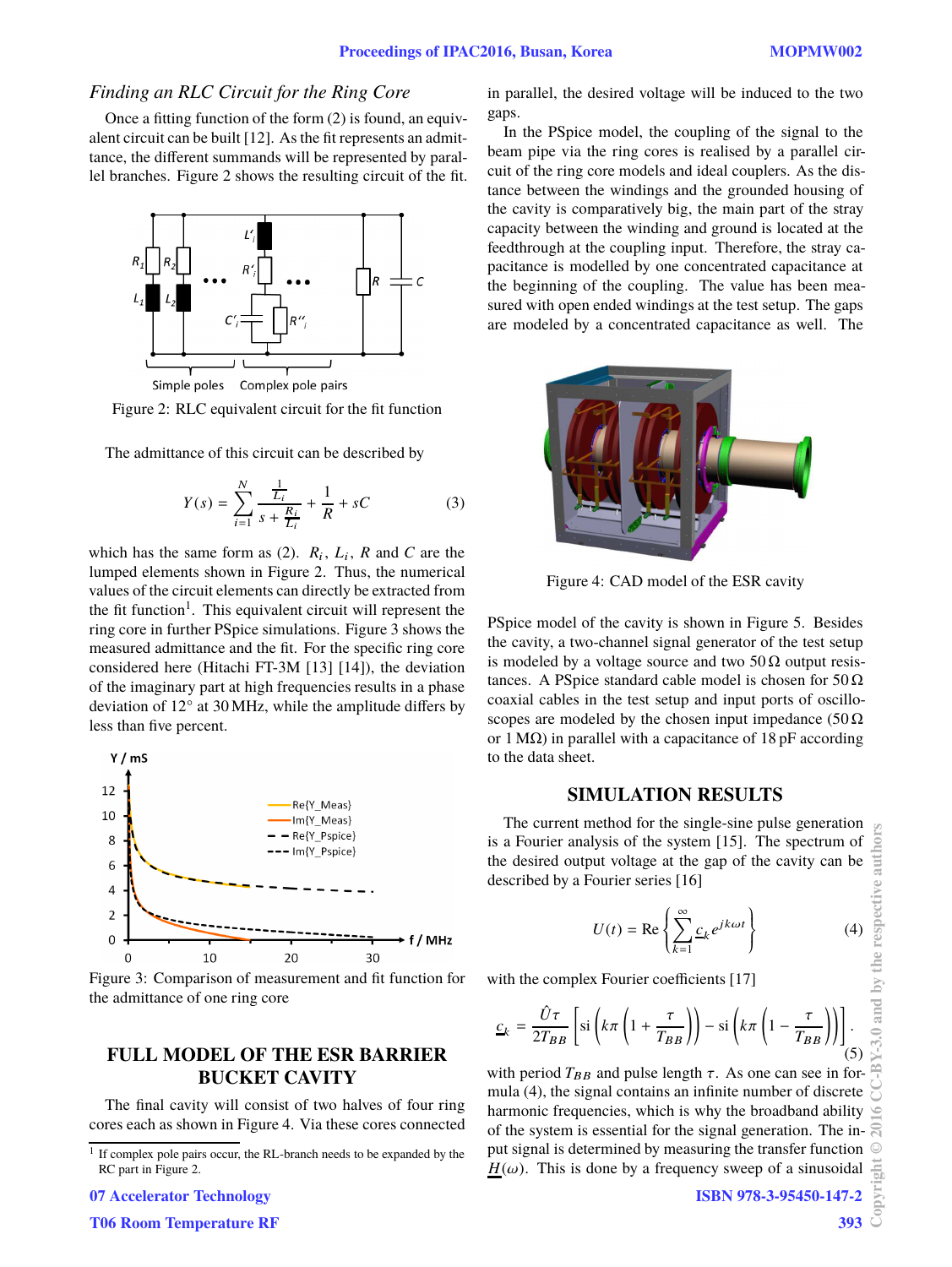

Figure 5: PSpice model of the actual test setup of half the ESR cavity at GSI including measurement devices and cables

signal at the signal generator and the simultaneous measurement of the gap voltage. With the measured transfer function, the frequency components  $c_{k,in}$  of the input signal can be determined from the transfer function and the frequency components of the output signal  $c_{k,out}$  by

$$
\underline{c}_{k,in} = \frac{\underline{c}_{k,out}}{\underline{H}(\omega_k)}\tag{6}
$$

with  $\omega_k = 2\pi k f_0$ . In order to analyze the performance of the cavity model, a reduced system containing the signal generator and one half of the cavity only is used as test setup and in simulation.



Figure 6: Simulated and measured transfer function for the whole system including cavity and signal generator

As ring core measurements were taken up to a frequency of 30 MHz only, the comparison between simulation and measurement is done by performing Fourier analysis in the same range. However, one can see in Figure 6 that the transfer function of the model's characteristics are similar to measurements up to a frequency of about 45 MHz.

In Figure 7, the calculated input signals based on the transfer functions gained from measurement and from simulation are shown. Since the transfer functions are similar, the input signals only show small differences. The gap signal is close to a pure single-sine signal, but as all frequency



Figure 7: Input signals and resulting gap voltage

components above 30 MHz are missing, it shows small oscillations before and after the pulse. The quality of the signal can be improved by the inclusion of higher frequency components into the calculation of the input signal.

## **CONCLUSION**

The presented PSpice model shows a way to systematically create a model of a full MA cavity from measured MA ring core and stray capacitance data. No other lumped element components were needed to improve the simulation results. The model shows good agreement with measurements taken at a test setup at GSI in time and frequency domain and enables the simulation of barrier bucket signal generation.

#### **ACKNOWLEDGMENTS**

The authors would like to thank our colleagues of the Ring RF department of GSI for the constant support at this work, specifically P. Hülsmann for the design of the ring core measurement setup and S. Jatta and C. Christoph for the development of the test cavity.

> 07 Accelerator Technology T06 Room Temperature RF